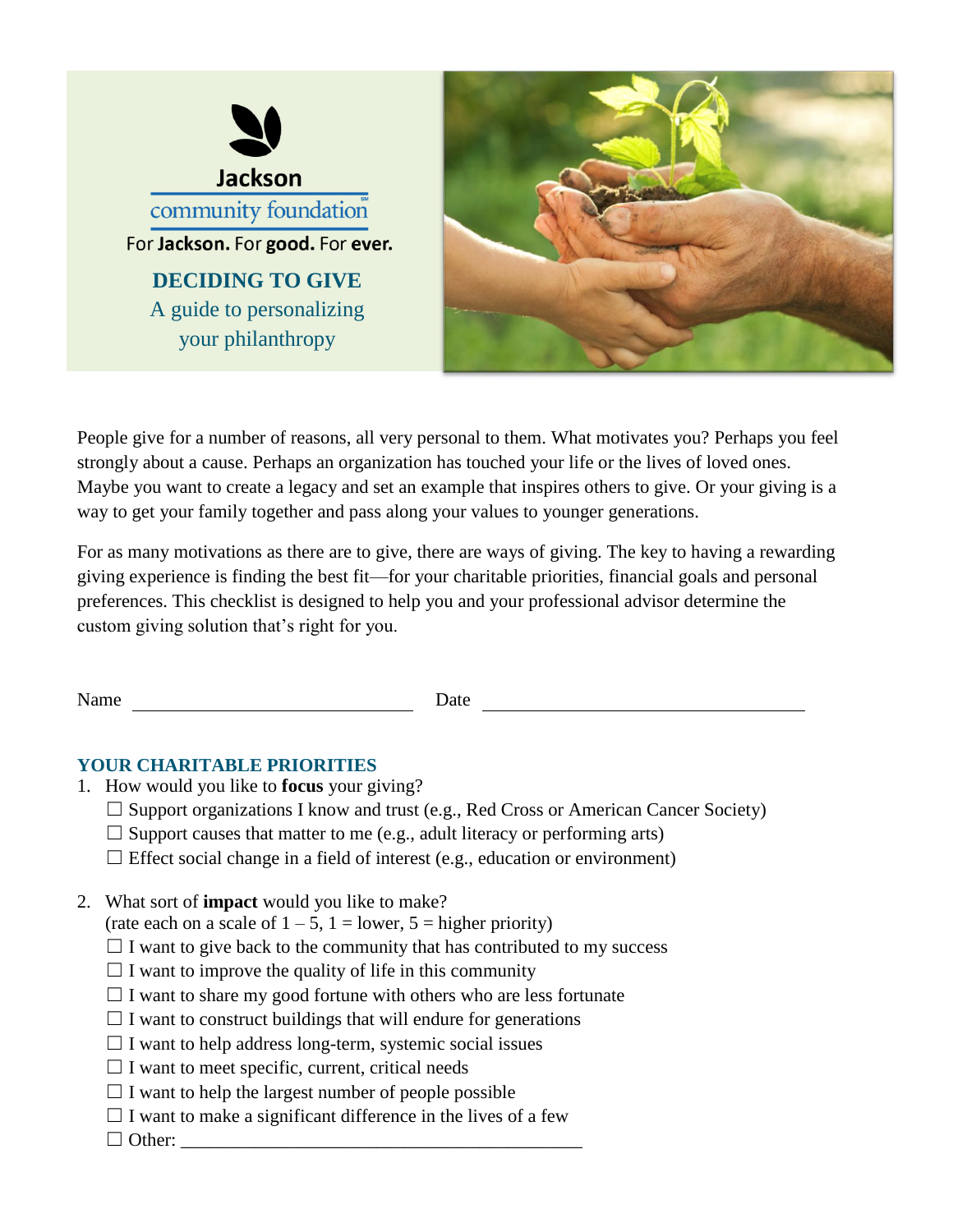- 3. Which **causes or organizations** do you hope to advance with your giving? (rate each on a scale of  $1 - 5$ ,  $1 =$  lower,  $5 =$  higher priority)
	- ☐ Alma mater: \_\_\_\_\_\_\_\_\_\_\_\_\_\_\_\_\_\_\_\_\_
	- $\Box$  Faith organization:  $\Box$
	- $\Box$  Favorite charity:  $\Box$
	- $\Box$  Arts and culture
	- $\Box$  Community development

## **TIMING YOUR GIFT**

- 4. Major **life events** often drive changes to an estate plan and prompt charitable gifts. Which of the following transitions might be relevant?
	- $\Box$  Selling a business
	- $\Box$  Change in marital status for you or your heirs
	- $\Box$  Retirement or estate planning

 $\Box$  Receiving an inheritance

 $\Box$  Birth or coming of age of children or

grandchildren

 $\Box$  Education  $\square$  Environment

 $\Box$  Human service  $\Box$  Other:

 $\Box$  Health

- □ Death of a loved one
- 5. How would you like to **time** your gifts from a personal perspective?
	- $\Box$  Give all gifts during lifetime
	- $\Box$  Give some lifetime gifts now; some after death
	- $\Box$  Give all gifts after death
- 6. How long should any fund you might establish **last**? The Jackson Community Foundation offers endowment, where the principal is never spent and grows over time, and grants are made from the earnings—forever.
	- $\Box$  Endow my entire gift
	- $\Box$  Endow some of my gift, make a portion available for immediate distribution
	- $\Box$  Distribute all of my gift right away
	- $\Box$  Distribute all of my gift during an established period of time

## **YOUR FINANCIAL GOALS**

- 7. Which kind of **assets** are you interested in giving? The Jackson Community Foundation and your professional advisor can help you assess the financial and tax implications of each.
	- $\Box$  Cash
	- $\Box$  Retirement savings
	- $\Box$  Appreciated securities
	- $\Box$  Closely held stock and business assets
- 8. Would you prefer to give in a way that provides you or a loved one a stream of **income** for life? If so, what type of income would you like your estate to provide? Your professional advisor can help you select a giving vehicle that works for your time horizon, risk tolerance and income requirements.
	- $\Box$  Predictable lifetime income for you and your spouse
	- $\Box$  Predictable lifetime income for you or your spouse
	- $\Box$  Maximum lifetime income for you and your spouse
	- ☐ Maximum lifetime income for you or your spouse
	- $\Box$  Provide income to a charity during your lifetime
- $\Box$  Life insurance  $\Box$  Fine art  $\Box$  Other asset:
	-

 $\Box$  Real estate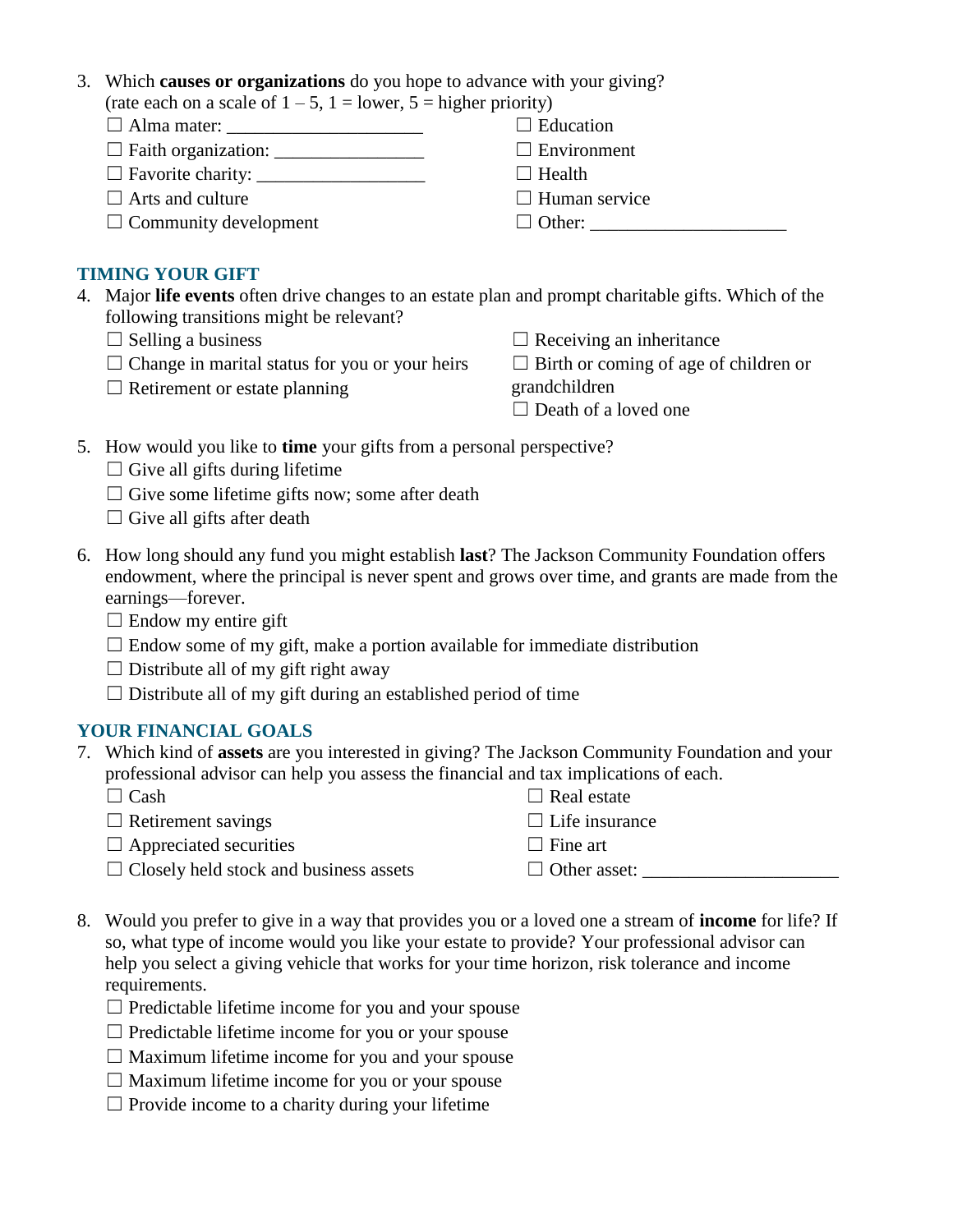### **YOUR DESIRED GIVING EXPERIENCE**

- 9. What level of **recognition** do you prefer?
	- $\Box$  Lasting recognition (name on a fund, foundation, building or permanent structure)
	- $\Box$  Public recognition (name in public announcement or media coverage)
	- $\Box$  Simple recognition (personal thank you and name listed in annual report or newsletter)
	- $\Box$  Anonymity
- 10. How much **involvement** do you want in selecting recipients of the grants from your gift once it is made?
	- $\Box$  No personal involvement after initial intent is established
	- $\Box$  Personal involvement for a period of time
	- $\Box$  Lifetime personal involvement
	- $\Box$  Future personal involvement through children
	- $\Box$  Future personal involvement through grandchildren
- 11. How much **control** do you wish to have over the assets you give to charity?

| less control        |                 |                   |                |                     | more control       |
|---------------------|-----------------|-------------------|----------------|---------------------|--------------------|
|                     |                 |                   |                |                     |                    |
| <b>Unrestricted</b> | <b>Field of</b> | <b>Designated</b> | <b>Donor</b>   | <b>Individually</b> | <b>Private</b>     |
| <b>Fund:</b>        | <b>Interest</b> | Gift/Fund:        | <b>Advised</b> | <b>Managed</b>      | <b>Foundation:</b> |
| Broad gift for      | <b>Fund:</b>    | Gift to           | <b>Fund:</b>   | <b>Fund:</b>        | Independent        |
| community;          | Gift to a       | benefit a         | Gift fund for  | Some benefits       | board awards       |
| community           | specific        | specific          | donor-         | of private          | grants             |
| foundation          | cause;          | organization      | recommended    | foundation          |                    |
| awards grants       | community       |                   | grantmaking    | with                |                    |
|                     | foundation      |                   | with           | community           |                    |
|                     | awards          |                   | community      | foundation          |                    |
|                     | grants          |                   | foundation     | support             |                    |
|                     |                 |                   | support        |                     |                    |

#### **RESOURCES AVAILABLE TO YOU**

- 12. Would you like more **information** in any of the following areas?
	- $\Box$  Establishing a philanthropic plan
	- $\Box$  Understanding community needs and opportunities
	- $\Box$  Gaining familiarity with the local nonprofit community addressing these needs
	- $\Box$  Evaluating charitable giving options
	- $\Box$  Starting or operating a private foundation
	- $\Box$  Starting a Donor Advised Fund or Supporting Organization at a community foundation
	- $\Box$  Measuring impact of charitable gifts

#### **COMPARING GIVING OPTIONS**

Major options for giving entail varying costs and benefits. Your professional advisor can help you review options for custom giving solutions—based on your timing preferences, your giving focus and other variables. Next is a table of the services that you might find helpful depending on your focus: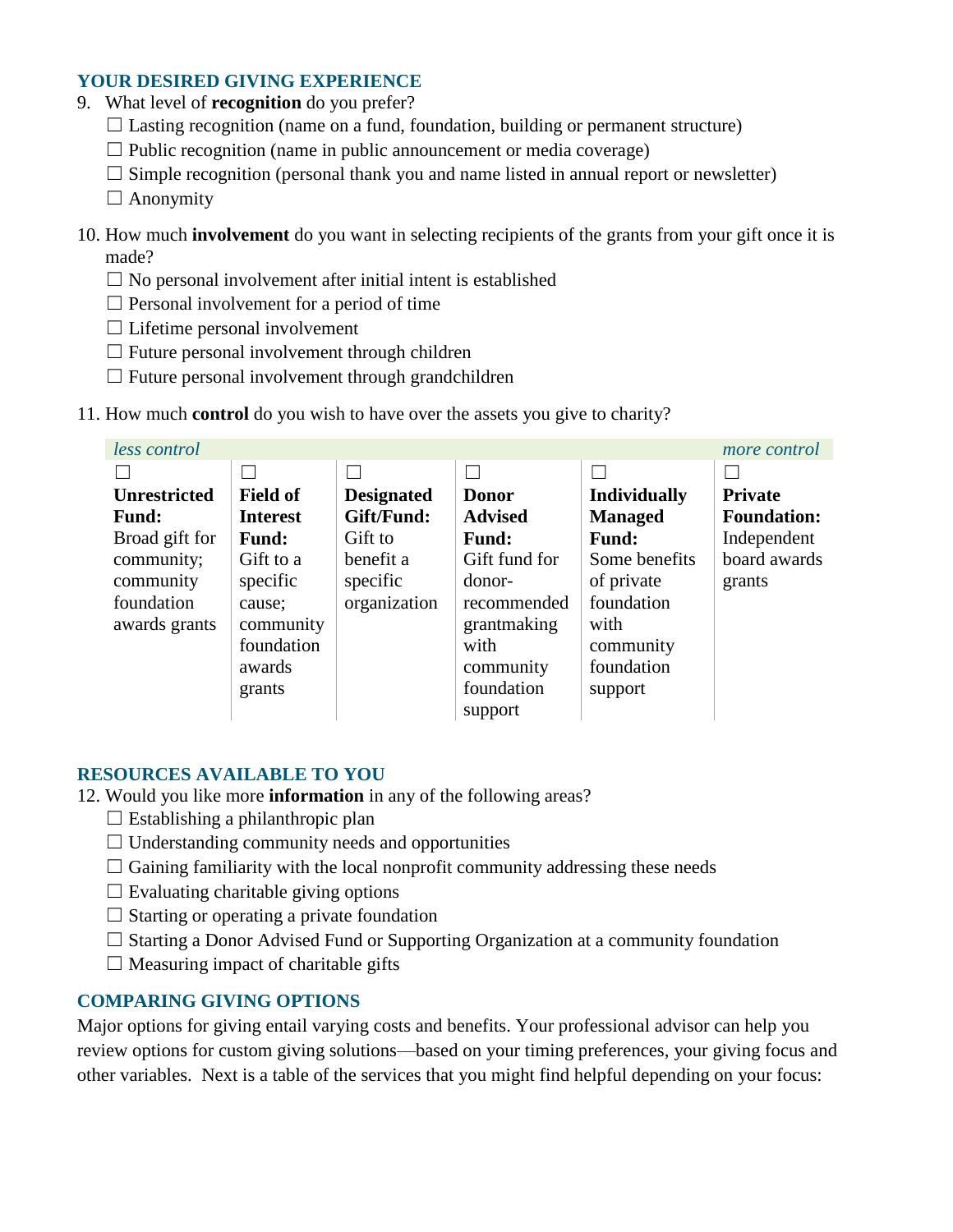

# **Comparing Giving Options: From Community Foundation (CF) to Private Foundation**

| <b>Items to</b><br>consider | less control          |                       |                       |                       |                       |                     | more control       |
|-----------------------------|-----------------------|-----------------------|-----------------------|-----------------------|-----------------------|---------------------|--------------------|
| Fund Type                   | <b>Direct Gift:</b>   | <b>CF Named</b>       | <b>CF Designated</b>  | <b>CF Field of</b>    | <b>CF Donor</b>       | <b>CF</b>           | <b>Private</b>     |
|                             |                       | <b>Unrestricted</b>   | <b>Fund:</b>          | <b>Interest Fund:</b> | <b>Advised Fund:</b>  | <b>Individually</b> | <b>Foundation:</b> |
|                             |                       | <b>Fund:</b>          |                       |                       |                       | <b>Managed</b>      |                    |
|                             |                       |                       |                       |                       |                       | <b>Fund:</b>        |                    |
| Involvement                 | You give a gift       | Endowed gift          | Endowed gift to       | Endowed gift to       | Endowed gift,         | Endowed gift,       | Independent        |
| and Control                 | directly to a         | for broad             | benefit a             | a specific cause;     | recommend             | recommend           | board invests      |
|                             | public charity.       | community             | specific              | CF awards             | grantmaking;          | grantmaking         | endowment and      |
|                             | Control is            | need; CF              | organization;         | grants                | CF support            | and investment      | awards grants      |
|                             | limited to initial    | awards grants         | CF awards             |                       |                       | management;         |                    |
|                             | gift decision         |                       | grant                 |                       |                       | CF support          |                    |
| Tax status                  | <b>Public Charity</b> | <b>Public Charity</b> | <b>Public Charity</b> | <b>Public Charity</b> | <b>Public Charity</b> | Public Charity      | Private Charity    |
| Tax                         | Up to $50\%$ on       | Up to $50\%$ on       | Up to $50\%$ on       | Up to $50\%$ on       | Up to $50\%$ on       | Up to $50\%$ on     | Up to 30% on       |
| deductions                  | cash, up to 30%       | cash, up to 30%       | cash, up to 30%       | cash, up to 30%       | cash, up to 30%       | cash, up to 30%     | cash, up to 20%    |
|                             | on appreciated        | on appreciated        | on appreciated        | on appreciated        | on appreciated        | on appreciated      | on appreciated     |
|                             | stock, up to          | stock, up to          | stock, up to          | stock, up to          | stock, up to          | stock, up to        | stock, up to 20%   |
|                             | 30% on real           | 30% on real           | 30% on real           | 30% on real           | 30% on real           | 30% on real         | on real estate and |
|                             | estate and            | estate and            | estate and            | estate and            | estate and            | estate and          | closely held       |
|                             | closely held          | closely held          | closely held          | closely held          | closely held          | closely held        | stock              |
|                             | stock                 | stock                 | stock                 | stock                 | stock                 | stock               |                    |
| Grantmaking                 | Your decision is      | Professional CF       | Professional CF       | Professional CF       | Professional CF       | Professional CF     | You arrange        |
| support                     | based on your         | staff is available    | staff is available    | staff is available    | staff is available    | staff is available  | and support        |
|                             | own research,         | to help identify      | to help identify      | to help identify      | to help identify      | to help identify    | your               |
|                             | relationship and      | & assess grants,      | & assess grants,      | & assess grants,      | & assess grants,      | & assess grants,    | grantmaking $&$    |
|                             | intuition             | provide input         | provide input         | provide input         | provide input         | provide input       | monitoring         |
|                             |                       | on community          | on community          | on community          | on community          | on community        | structure. CF      |
|                             |                       | needs & verify        | needs &verify         | needs & verify        | needs & verify        | needs & verify      | offers             |
|                             |                       | nonprofit status      | nonprofit status      | nonprofit status      | nonprofit status      | nonprofit status    | grantmaking        |
|                             |                       |                       |                       |                       |                       |                     | services           |